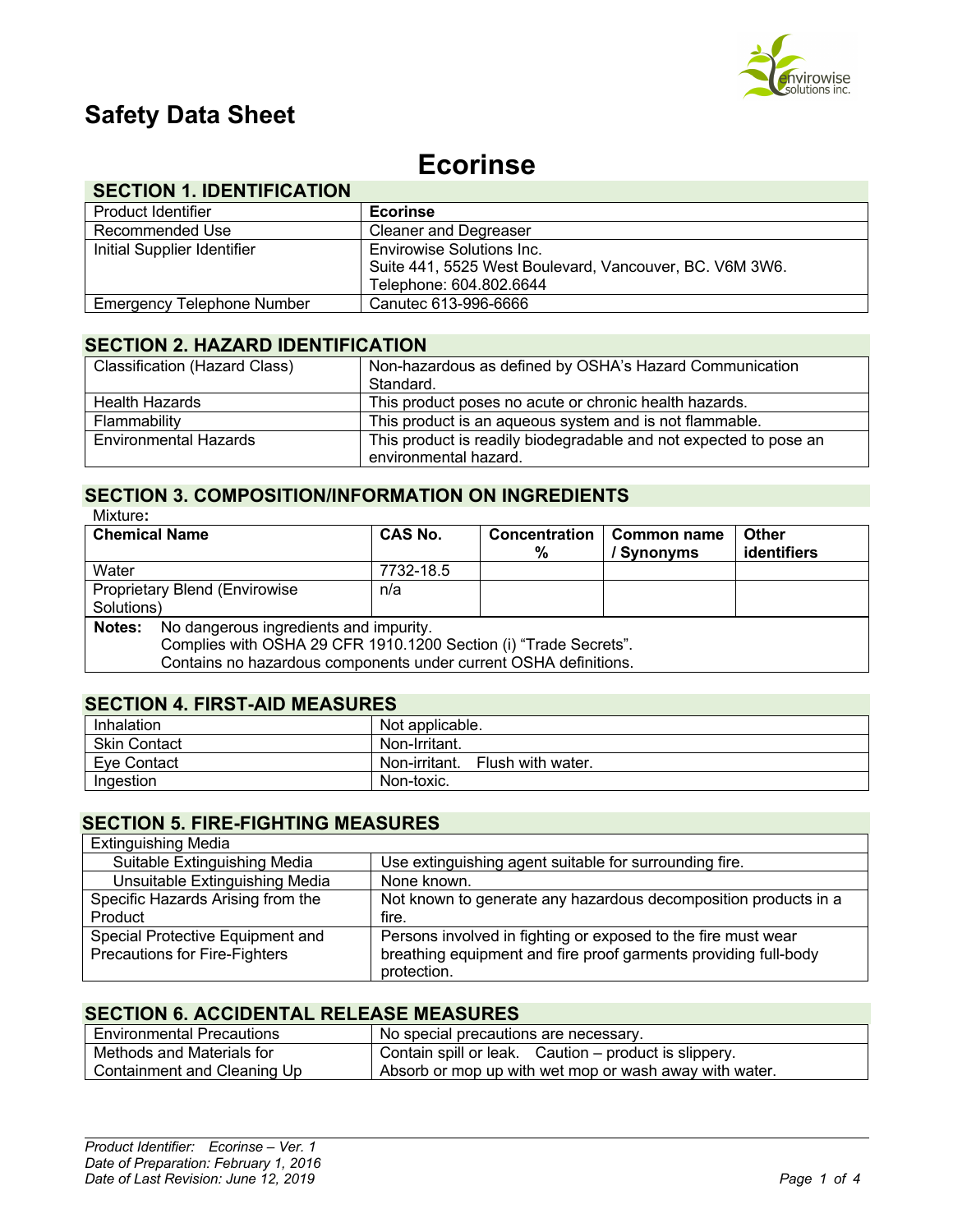

## **SECTION 7. HANDLING AND STORAGE**

| <b>Precautions for Safe Handling</b> | It is good practice to avoid breathing the product; avoid skin and eye  |
|--------------------------------------|-------------------------------------------------------------------------|
|                                      | contact and wash hands after handling.                                  |
| <b>Conditions for Safe Storage</b>   | Store in a cool, dry, well-ventilated area and keep closed. Avoid       |
|                                      | freezing. If freezing occurs, thaw and stir. Comply with all applicable |
|                                      | health and safety regulations, fire and building codes.                 |

# **SECTION 8. EXPOSURE CONTROLS / PERSONAL PROTECTION**

### **Control Parameters**

| <b>Appropriate Engineering Controls</b> | General ventilation is adequate.<br>Provide eyewash and safety shower if<br>contact or splash hazard exists.                                              |
|-----------------------------------------|-----------------------------------------------------------------------------------------------------------------------------------------------------------|
| <b>Individual Protection Measures</b>   |                                                                                                                                                           |
| Eye/Face Protection                     | Not required but as good practice it is recommended to wear chemical<br>safety goggles and/or a face shield when contact with the product is<br>possible. |
| <b>Skin Protection</b>                  | When handling, gloves are not required but is a recommended good<br>practice to prevent skin contact with the product                                     |
| <b>Respiratory Protection</b>           | Not required.                                                                                                                                             |

# **SECTION 9. PHYSICAL AND CHEMICAL PROPERTIES**

| Appearance                            | Opaque                      |
|---------------------------------------|-----------------------------|
| Odour                                 | Fragrance free              |
| рH                                    | $10.4 (+/- .2)$             |
| <b>Physical State</b>                 | Liquid                      |
| Initial Boiling Point & Boiling Range | 200 F                       |
| <b>Flash Point</b>                    | None to boiling             |
| <b>Melting Point</b>                  | Not applicable.             |
| <b>Evaporation Rate</b>               |                             |
| Flammability (solid, gas)             | Non-flammable               |
| Relative Density (water=1)            | 1.0                         |
| Solubility                            | Completely soluble in water |
| <b>Viscosity</b>                      | Water thin                  |
| <b>Vapour Density</b>                 | .62                         |
| Vapour Pressure                       | 17.0 (mm Hg.)               |
| <b>Specific Gravity</b>               | 1.0003                      |

#### **SECTION 10. STABILITY AND REACTIVITY**

| Reactivity                         | Not reactive under normal conditions of use              |
|------------------------------------|----------------------------------------------------------|
| <b>Chemical Stability</b>          | Normally stable                                          |
| Possibility of Hazardous Reactions | None expected under normal conditions of storage and use |
| <b>Conditions to Avoid</b>         | None known.                                              |
| Incompatible Materials             | Turpentine                                               |
| <b>Hazardous Decomposition</b>     | None known.                                              |
| <b>Products</b>                    |                                                          |
| Hazardous Polymerization           | Will not occur.                                          |

# **SECTION 11. TOXICOLOGICAL INFORMATION**

**Likely Routes of Exposure**

 **x** Inhalation **x** Skin contact **x** Eye contact **x** Ingestion

**Acute Toxicity**

| TUULU I UAIVILY                     |                                             |
|-------------------------------------|---------------------------------------------|
| <b>Skin</b><br>Corrosion/Irritation | Will<br>urritation.<br>cause<br>skin<br>not |
|                                     |                                             |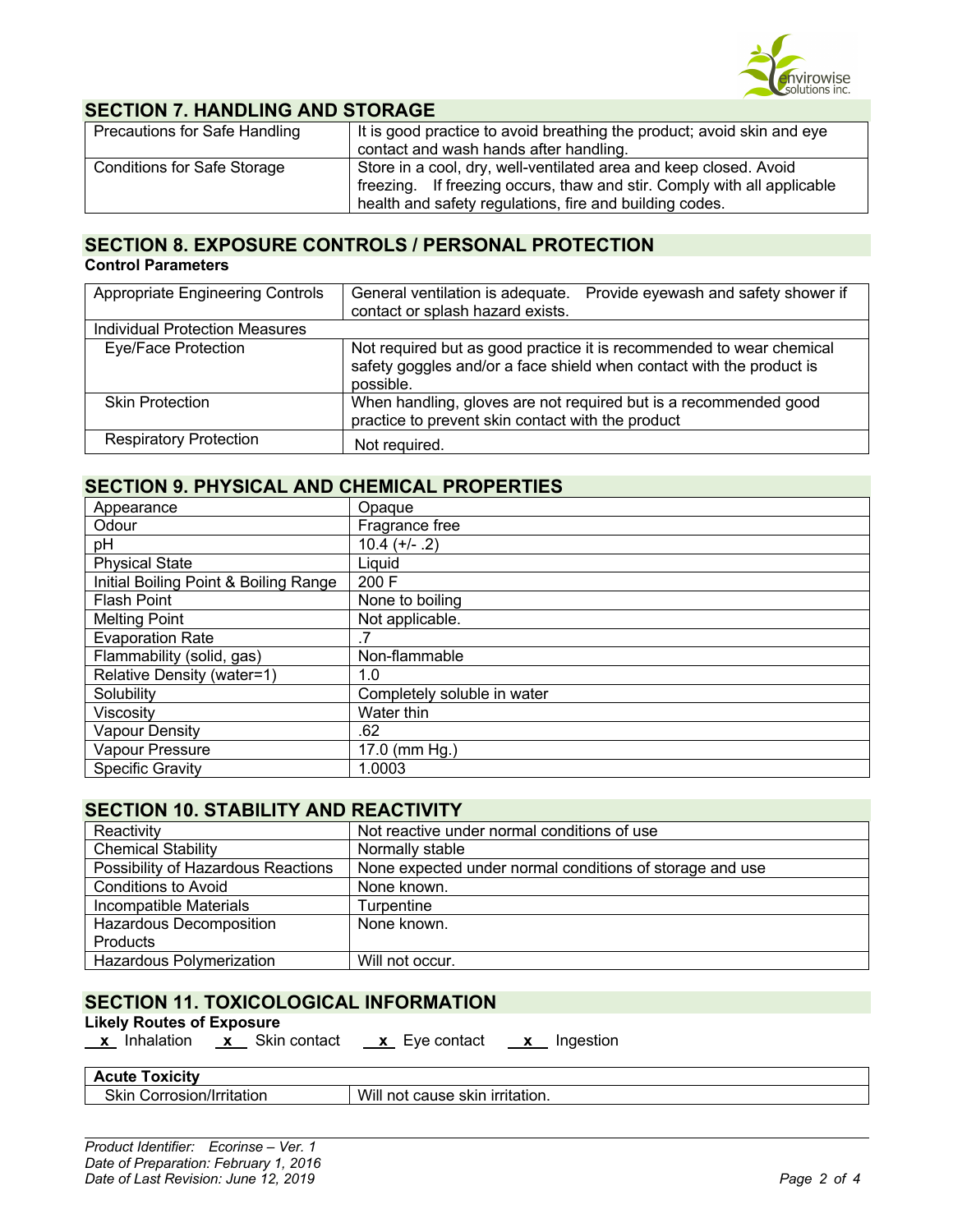

| Serious Eye Damage/Irritation                                | May cause eye irritation                                                                                         |
|--------------------------------------------------------------|------------------------------------------------------------------------------------------------------------------|
| STOT (Specific Target Organ                                  | Inhalation: Aerosol or mist is not known to cause irritation of the nose,                                        |
| Toxicity) - Single Exposure                                  | throat and upper respiratory tract.                                                                              |
|                                                              | Skin Absorption: This product does not irritate skin.                                                            |
|                                                              | Ingestion: Ingestion of large amounts will cause gastro-intestinal<br>discomfort.                                |
| STOT (Specific Target Organ<br>Toxicity) - Repeated Exposure | Inhalation: Aerosol or mist is not known to cause irritation of the nose,<br>throat and upper respiratory tract. |
|                                                              | Skin Absorption: This product does not irritate skin.                                                            |
|                                                              | Ingestion: Ingestion of large amounts will cause gastro-intestinal                                               |
|                                                              | discomfort.                                                                                                      |
| Carcinogenicity                                              | None                                                                                                             |

# **SECTION 12. ECOLOGICAL INFORMATION**

| Not hazardous to the environment. |                                      |
|-----------------------------------|--------------------------------------|
| Ecotoxicity                       | None                                 |
| Persistence and Degradability     | Biodegradable.                       |
| <b>Bioaccumulative Potential</b>  | This product does not bioaccumulate. |
| <b>Environmental Stability</b>    | Stable                               |

# **SECTION 13. DISPOSAL CONSIDERATIONS**

| Disposal Methods | Ingredients contained are not listed as hazardous waste. Safe to wash |
|------------------|-----------------------------------------------------------------------|
|                  | I into waste systems. Always dispose in accordance with the local,    |
|                  | provincial and federal authority regulations.                         |

# **SECTION 14. TRANSPORT INFORMATION**

| This section is not required by WHMIS 2015.                                                              |                |  |
|----------------------------------------------------------------------------------------------------------|----------------|--|
| Not regulated under Canadian TDG Regulations.                                                            |                |  |
| Not regulated under USDOT Regulations and is considered to be non-hazardous for transport (Class 55).    |                |  |
| Not regulated under IATA Regulations and is considered to be non-hazardous for air transport (Class 55). |                |  |
| <b>Environmental Hazards</b>                                                                             | Not applicable |  |
| <b>Special Precautions</b>                                                                               | Not applicable |  |
| Transport in Bulk According to                                                                           | Not applicable |  |
| Annex II of MARPOL 73/78 and the                                                                         |                |  |
| <b>IBC Code</b>                                                                                          |                |  |

### **SECTION 15. REGULATORY INFORMATION**

#### **Safety, Health and Environmental Regulations**

| CANADA                              | All ingredients are listed on the DSL or are not required to be listed. |
|-------------------------------------|-------------------------------------------------------------------------|
| Domestic Substances List (DSL) /    |                                                                         |
| Non-Domestic Substances List        |                                                                         |
| (NDSL)                              |                                                                         |
| <b>USA</b>                          | All ingredients are on the TSCA Inventory or are exempt from TSCA       |
| <b>Toxic Substances Control Act</b> | Inventory requirements under 40 CFR 720.                                |
| (TSCA) Section 8(b)                 |                                                                         |

### **SECTION 16. OTHER INFORMATION**

| SDS Prepared By            | <b>Envirowise Solutions Inc.</b>                                 |
|----------------------------|------------------------------------------------------------------|
| Date of Preparation        | 03/16/2016                                                       |
| Date of Last Revision      | 06/12 /2019                                                      |
| <b>Revision Indicators</b> |                                                                  |
| Key to Abbreviations       | ACGIH®=American Conference of Governmental Industrial Hygienists |
|                            | NIOSH = National Institute for Occupational Safety and Health    |